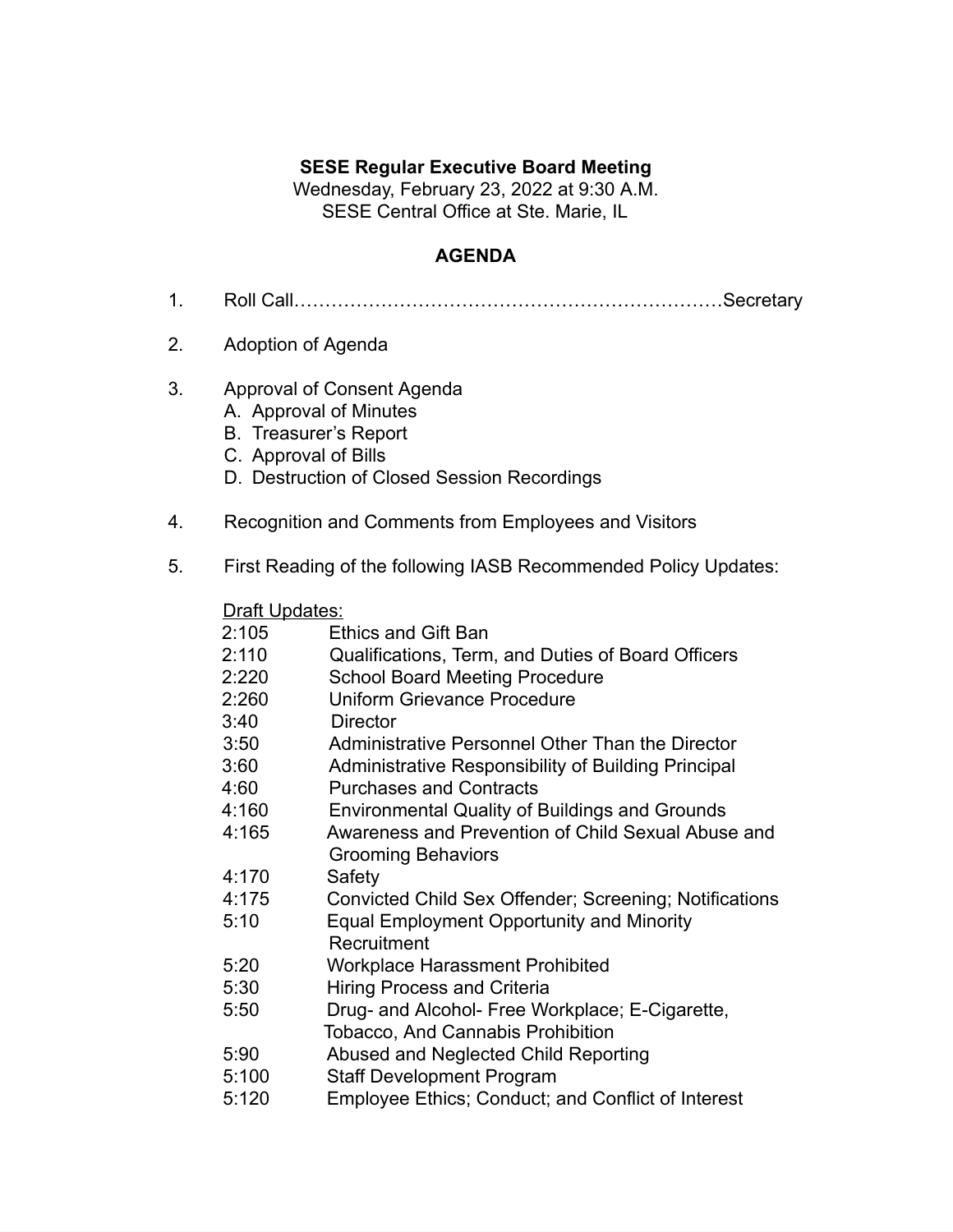- 5:125 Personal Technology and Social Media; Usage and **Conduct**
- 5:150 Personnel Records
- 5:185 Family and Medical Leave
- 5:200 Terms and Conditions of Employment and Dismissal
- 5:220 Substitute Teachers
- 5:250 Leaves of Absence
- 5:330 Sick Days, Vacation, Holidays, and Leaves
- 6:20 School Year Calendar and Day
- 6:60 Curriculum Content
- 6:120 Education of Children with Disabilities
- 6:340 Student Teaching and Assessment Program
- 7:10 Equal Educational Opportunities
- 7:20 Harassment of Students Prohibited
- 7:60 Residence
- 7:70 Attendance and Truancy
- 7:80 Release Time for Religious Instruction/Observance
- 7:150 Agency and Police Interviews
- 7:160 Student Appearance
- 7:180 Prevention of and Response to Bullying, Intimidation and Harassment
- 7:190 Student Behavior
- 7:200 Suspension Procedures
- 7:250 Student Support Services
- 7:260 Exemption from Physical Education
- 7:290 Suicide and Depression Awareness and Prevention
- 7:310 Restrictions on Publications; Elementary Schools
- 7:315 Restrictions on Publications; High Schools
- 7:340 Student Records
- 7:345 Use of Educational Technologies; Student Data Privacy and Security

Five-Year Review:

- 7:30 Student Assignment and Intra-District Transfer
- 8:100 Relations with Other Organizations and Agencies
- 6. Closed Session for Purposes Defined In:
	- A. 5ILCS 120/2 (c)(1) The appointment, employment, compensation discipline, performance, security, or dismissal of specific employees of the district.
	- B. 5ILCS 120/2 (c)(2) Collective Negotiations
- 7. Resignation, Retirement, Dismissal or Employment of Personnel